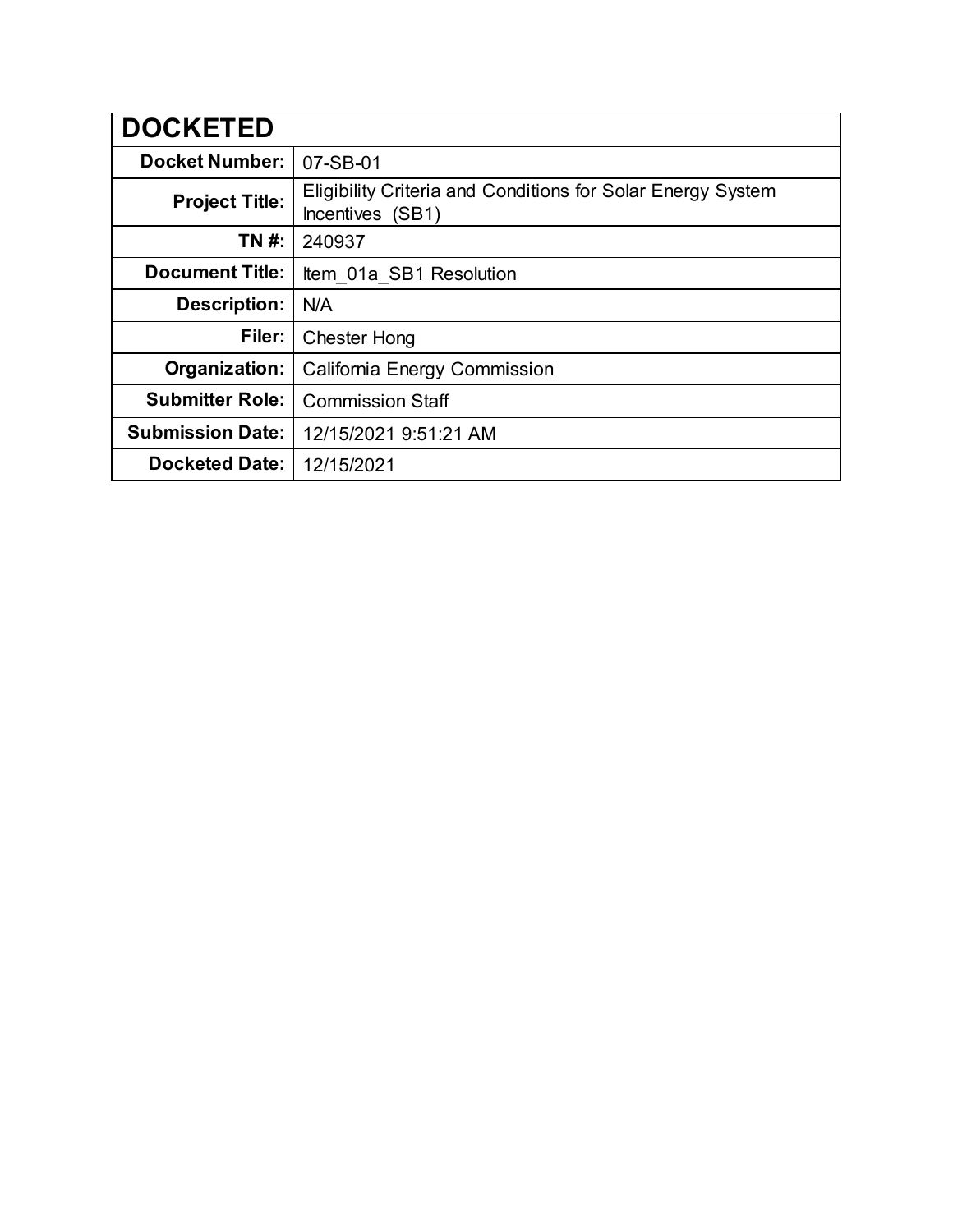## **STATE OF CALIFORNIA**

## **STATE ENERGY RESOURCES CONSERVATION AND DEVELOPMENT COMMISSION**

## **RESOLUTION: REVISIONS TO THE GUIDELINES FOR CALIFORNIA'S SOLAR ELECTRIC INCENTIVE PROGRAMS (SENATE BILL 1), SEVENTH EDITION**

**WHEREAS**, Senate Bill 1 (SB 1) (Murray, Statutes of 2006, Chapter 132), as codified in Public Resources Code sections 25780-25784 directs the California Energy Commission (CEC) to adopt guidelines to establish eligibility criteria, conditions for incentives, and rating standards for ratepayer-funded solar energy incentive programs, including incentive programs administered by the CEC, the California Public Utilities Commission, and local publicly owned electric utilities; and

**WHEREAS**, on December 19, 2007, in accordance with Public Resources Code sections 25780-25784, the CEC adopted guidelines entitled, *Guidelines for California's Solar Electric Incentive Programs Pursuant to Senate Bill 1* (SB 1 Guidelines), which were most recently revised in 2018; and

**WHEREAS,** the SB 1 Guidelines require photovoltaic module equipment to be tested by accredited third-party test laboratories; and

**WHEREAS**, CEC staff proposes a resolution to amend the SB 1 Guidelines by changing the starting date for when the CEC will only accept a safety certification for photovoltaic modules issues by a Nationally Recognized Testing Laboratory (NRTL) with UL 61730 in its scope of recognition, and proposes to change the start date from January 1, 2022 to a deadline of two years after Occupational Safety & Health Administration determines that UL 61730 is an appropriate test standard for the NRTL program, as described in the Notice to Consider Adoption of Revisions to the SB1 Guidelines docketed and distributed for public comment on November 19, 2021; and

**WHEREAS**, the CEC has considered the application of the California Environmental Quality Act (CEQA) to the proposed SB 1 Guideline amendments and concluded that the proposed amendments do not meet the definition of a "project" under Public Resources Code section 21065 because they are a continuing administrative activity related to general policy and procedure making, and, even if the SB 1 Guideline amendments were considered a project, then the project would fall under the "common sense exemption" in California Code of Regulations, Title 14, section 15061(b)(3) because there is no reasonable possibility it would have a significant effect on the environment; and